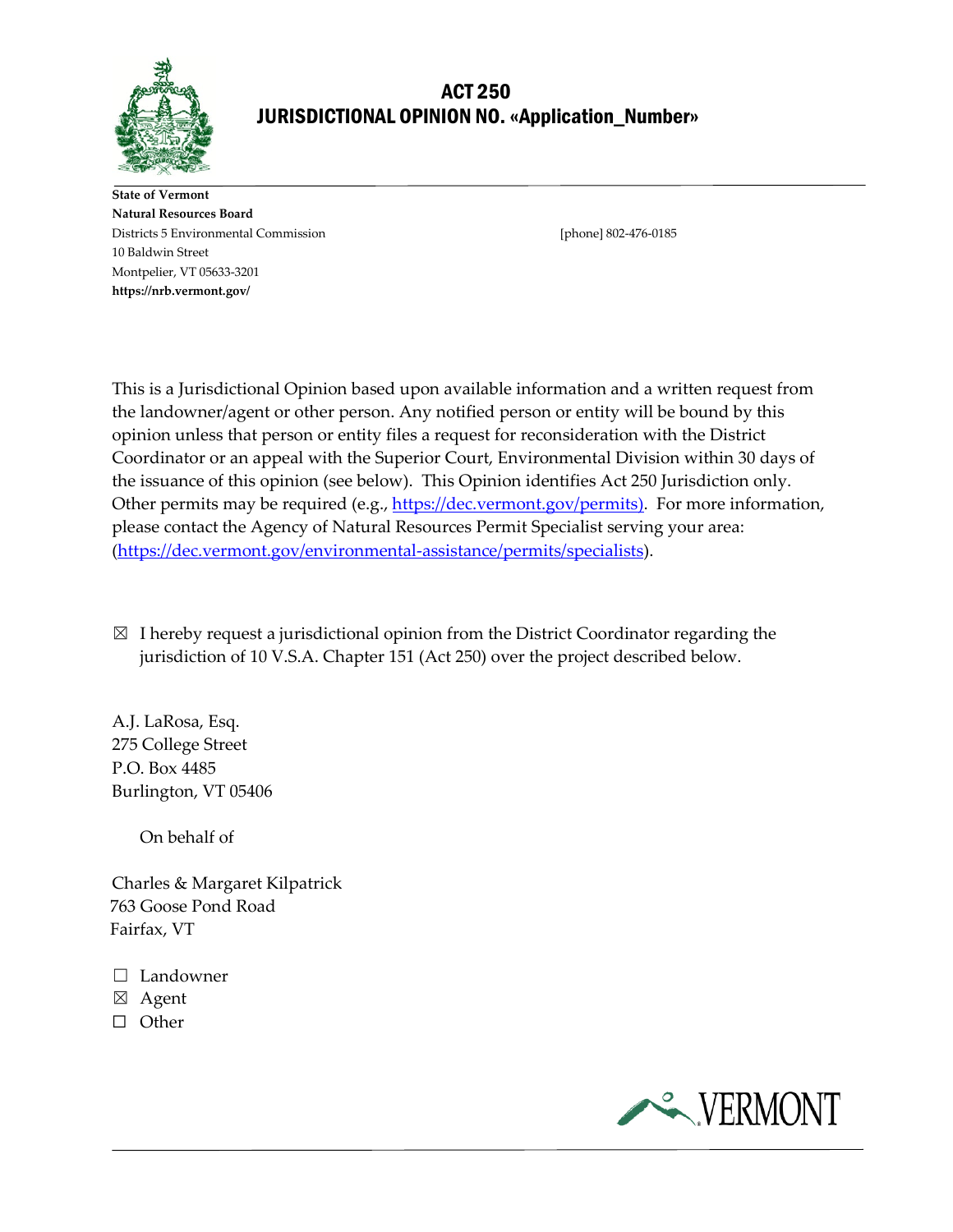# **Project Background/Description:**

- Working Dog Septic Service Inc. ("Working Dog") is a commercial enterprise and is a certified septic installation specialist in Franklin, Lamoille, and Chittenden counties of Vermont. Working Dog's services also include septic repair, maintenance, and inspections, among other things.
- In a letter dated November 18, 2019, from Lawrence Young, owner of Working Dog, to Eamon Twohig of the Residual Management Section of the ANR-DEC Wastewater Management Division, Young advised of Working Dog's proposal to provide domestic septage as an agricultural land amendment on the Boyden Farm in Cambridge, Vermont.
- Boyden Farm is a fifth-generation farm in Cambridge that utilizes sustainable farming practices to breed, raise, and finish grass-fed beef. The application of domestic septage as fertilizer is intended to grow feed and hay for cattle.
- In connection with its septic business, Working Dog entered into a lease agreement with Mark and Lauri Boyden regarding the application of domestic septage to an agricultural field owned by the Boyden's in Cambridge which is used in connection with the Boyden's commercial farming operations.
- On March 12, 2020, Working Dog submitted an application to the ANR-DEC Wastewater Management Division consisting of a plan titled Residual Waste Management Plan for certification of the proposed waste management facility ("Facility").
- The application for certification of the management plan and Facility was reviewed by the Agency of Natural Resources, Department of Environmental Conservation, Waste Management & Prevention Division, Residual Management & Emerging Contaminants Program in accordance with the Vermont Solid Waste Management Act, 10 V.S.A. § 6601 et seq. and the Vermont Solid Waste Management Rules.
- The Draft Solid Waste Management Facility Certification states that, "The Facility" includes one (1), 49.3 usable acre agricultural field located on River Road in the Town of Cambridge, Vermont…The land application area with required isolation distances is depicted in Appendix 3 and Six (6) groundwater monitoring wells are installed along property boundaries with locations identified on the Monitoring Well Location Map provided in Appendix 4."
- The Draft Solid Waste Management Facility Certification states that, "The Facility will be used for the land application of stabilized domestic septage and will be applied at agronomic rates via surface application. Land application rates of stabilized septage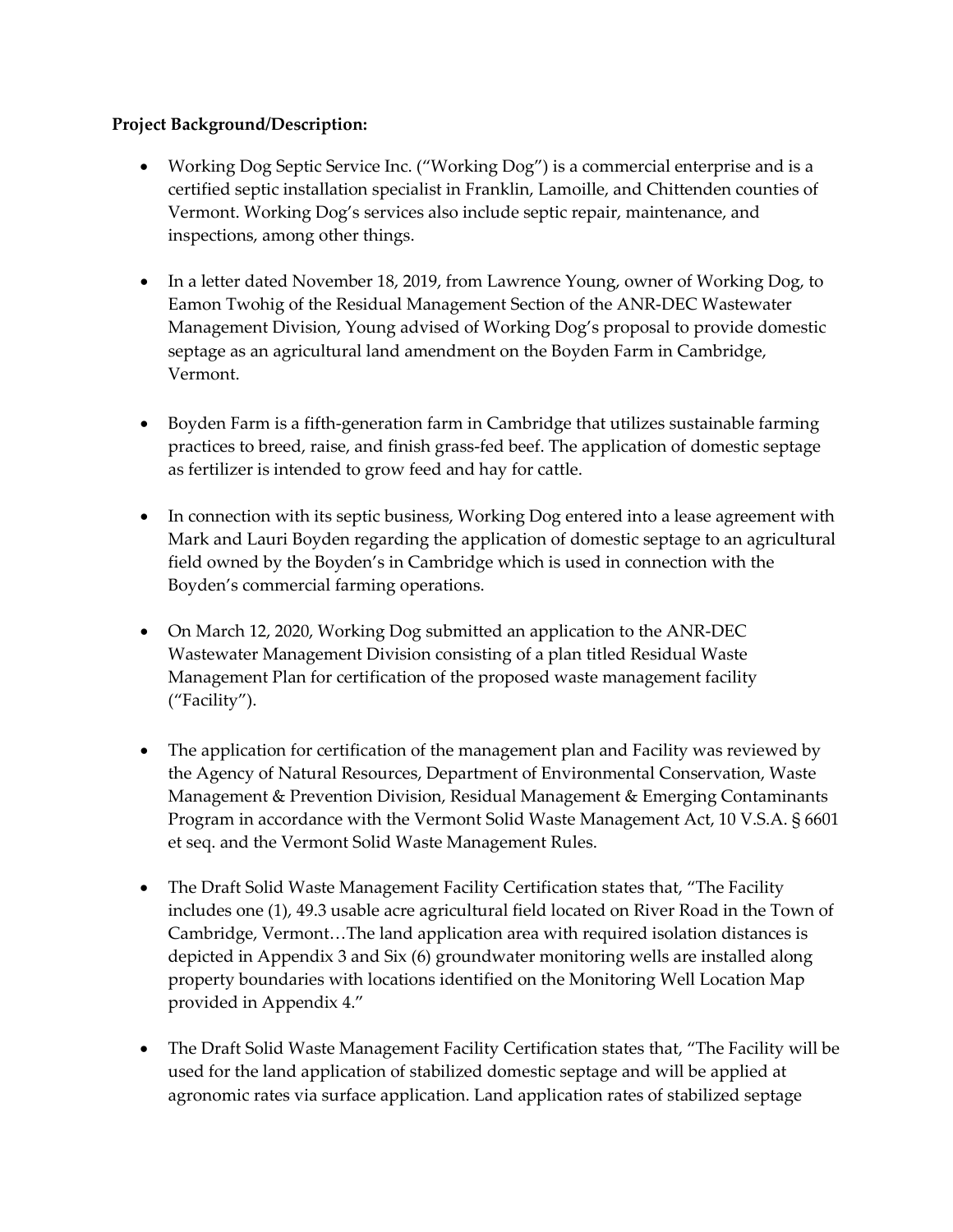shall be based upon crop nutrient requirements determined in The University of Vermont Extension Nutrient Recommendations for Field Crops in Vermont (March 2018), contribution of nutrients from other sources, and the average nutrient content for septage as determined in annual samples with frequency determined in Table 2. Domestic septage is required to be treated for pathogen and vector attraction reduction prior to land application, according to the Vermont Solid Waste Management Rules, effective October 31, 2020 (Rules), 40 CFR Part 503, and this Certification."

- Subchapter 13 of the Solid Waste Management Rules (updated 10/31/2020) applies to Residuals Management, which includes land application of biosolids and/or septage. Under section 6-1306 (Residuals Management Facility Operating Standards), the conditions pertaining to the land application of domestic septage being done for agronomic purposes are subsection (b), which states, "All biosolids and septage land application sites shall be incorporated in a field by field nutrient management plan developed by a certified nutrient management planner or the permittee. Development and implementation of the nutrient management plan shall meet or exceed the standards of Vermont Required Agricultural Practices and the Vermont USDA NRCS Nutrient Management Plan 590 Standard;" and subsection (d), which establishes an application rate based on crop nitrogen demand.
- The Draft Solid Waste Management Facility Certification reflects these provisions and contains conditions pertaining to application rates, cropping plans, and Required Agricultural Practices.
- In addition to prior installation of six total groundwater monitoring wells, the project also involves the installation of a frac tank on the project tract and access drive improvements have been made to Willow Drive in support of the project.
- There are many other current examples throughout Vermont of farmers applying domestic septage on agricultural fields for agronomic purposes. None of these existing solid waste management facilities are under Act 250 jurisdiction.

| <b>Existing Act 250 permit number(s) or series:</b> _#5L1279 Permit Series. |                                                                                                        |              |                        |              |                 |
|-----------------------------------------------------------------------------|--------------------------------------------------------------------------------------------------------|--------------|------------------------|--------------|-----------------|
|                                                                             | Project Type: $\boxtimes$ Commercial $\Box$ Subdivision<br>$\boxtimes$ Farming/Forestry $\Box$ Housing |              | $\Box$ Municipal/State | $\Box$ Other | $\Box$ Mixed    |
|                                                                             | Has the landowner or affiliated person subdivided before? $\square$ Yes                                |              |                        | $\Box$ No    | $\boxtimes$ N/A |
|                                                                             | If Yes: Location:                                                                                      | no. of lots: |                        | Date         |                 |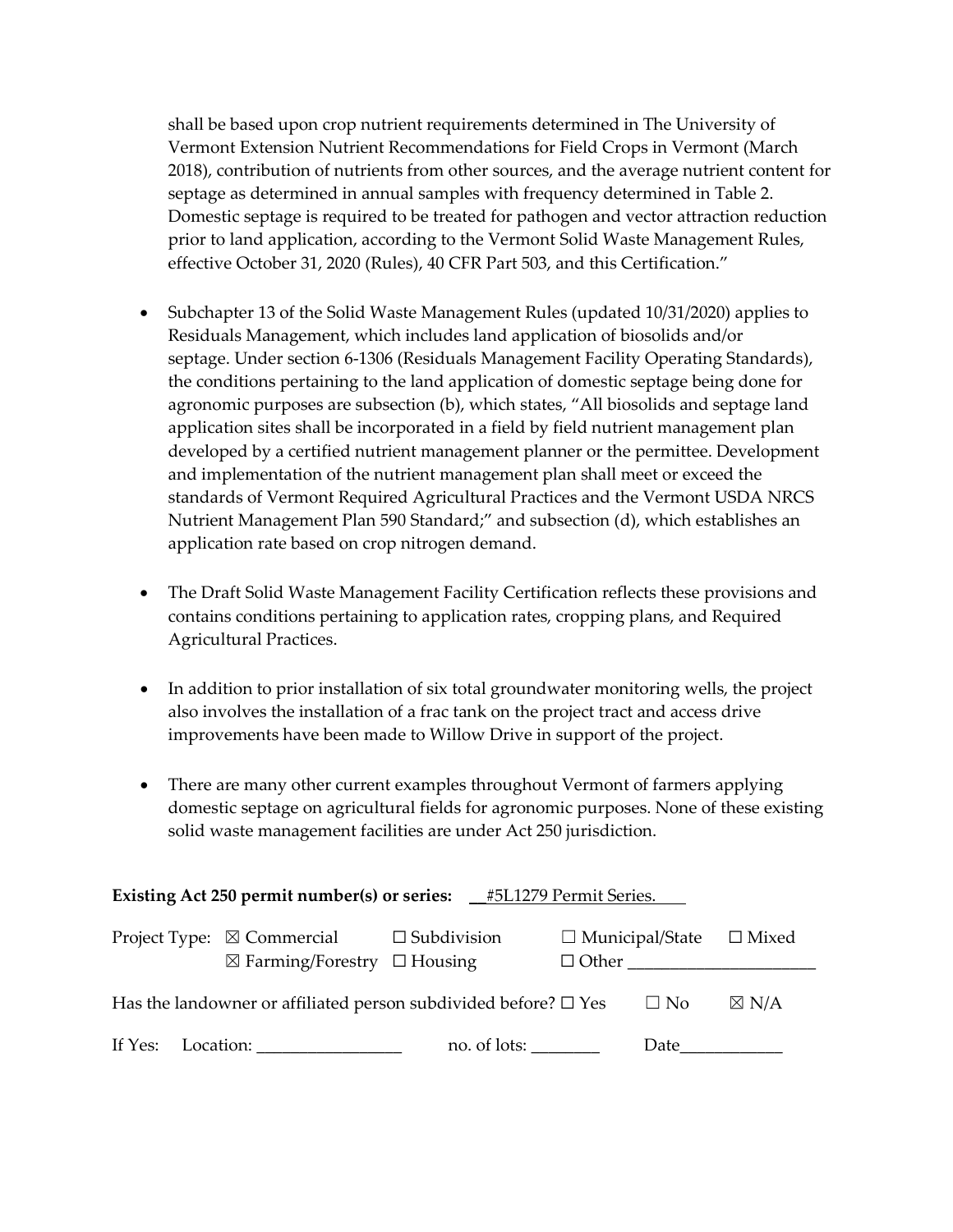## **BASIS FOR DECISION:**

#### *Amendment Jurisdiction*

Regarding the proposed project as it relates to existing Act 250 jurisdiction, as the ±49.3-acre tract at issue in this Jurisdictional Opinion (JO) is separate and distinct from the ±2.1-acre parcel under jurisdiction pursuant to land use permit series #5L1279 for the Boyden Valley Winery, the project does not constitute a "material change to a permitted development" pursuant to Act 250 Rule 34(A), therefore an Act 250 permit amendment to the Boyden's existing permits is not required for the proposed project. Additionally, pursuant to Act 250 Rule 2(C)(5), although under common ownership, the ±49.3-acre tract at issue in this JO can not be said to be "involved" land to the jurisdictional  $\pm 2.1$ -acre tract under permit series #5L1279 and the authorized uses thereon.

### *Original Jurisdiction*

As the Town of Cambridge is a 1-acre town for Act 250 jurisdictional purposes and the project tract that is the subject of this JO is greater than 1 acre in size, the primary question at hand is whether Working Dog's proposed application of domestic septage on Boyden agricultural lands constitutes a "development" pursuant to 10 V.S.A. § 6001(3)(A)(ii). If so, then an Act 250 permit is required for the proposed project.

As stated above, Working Dog is a for-profit commercial entity that specializes in all things septic-related, and Boyden Farm is a commercial farming operation that specializes in the raising of beef cattle. Also as stated above, the project does indeed involve construction of various improvements including installation of groundwater monitoring wells, installation of an onsite frac tank, and access drive improvements. However, it is evident from the information available, including the Draft Solid Waste Management Facility Certification and associated documents, that the primary purpose of the septage application is as an agricultural land amendment in support of the Boyden's farming operations. The construction of these improvements is solely in support of this proposed agricultural use. Further, a review of current Solid Waste Management Rules indicates that the Waste Management Facility Certification would not be approved, and a permit would not be issued if the proposed use were not for agronomic purposes.

Accordingly, as the project proposes construction of improvements for land application of domestic septage that is primarily for agronomic and agricultural purposes, the proposed project meets the Act 250 definition of "farming." Therefore, the project does not constitute a "development" and is exempt from Act 250 jurisdiction pursuant to 10 V.S.A.  $\S$ § 6001(3)(D)(i) & (22)(A) and (B) and it is concluded that an Act 250 permit is not required.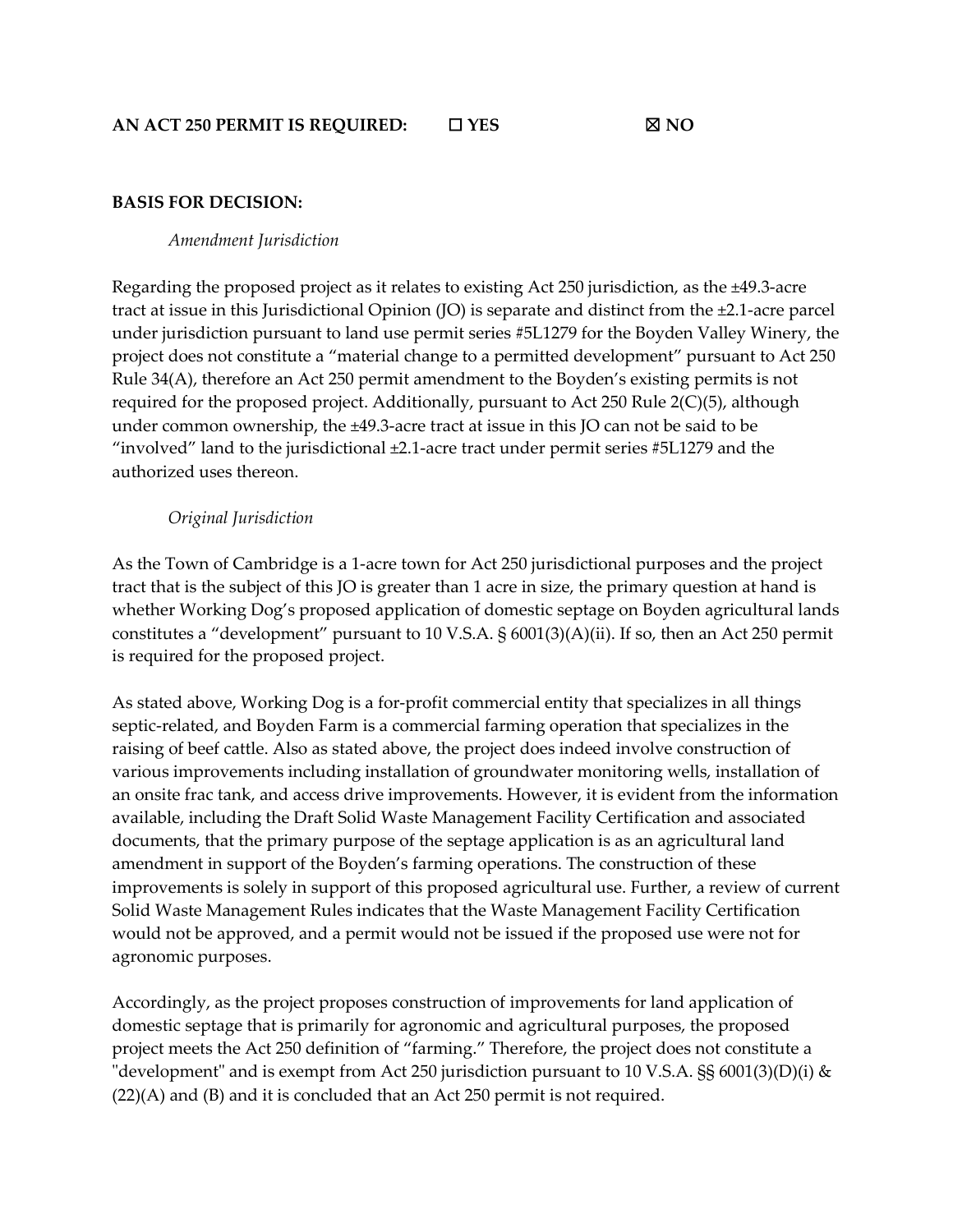Dated this 23rd day of June 2021.

By:  $\qquad \qquad$ 

Josh Donabedian, Coordinator District 5 Environmental Commission 10 Baldwin Street, Montpelier, Vermont 05633-3201 [joshua.donabedian@vermont.gov](mailto:joshua.donabedian@vermont.gov)

*This is a jurisdictional opinion issued pursuant to 10 V.S.A. § 6007(c) and Act 250 Rule 3(B). Reconsideration requests are governed by Act 250 Rule 3(B) and should be directed to the district coordinator at the above address. Any appeal of this decision must be filed with the Superior Court, Environmental Division within 30 days of the date the decision was issued, pursuant to 10 V.S.A. Chapter 220. The Notice of Appeal must comply with the Vermont Rules for Environmental Court Proceedings (VRECP). The appellant must file the entry fee required by 32 V.S.A. § 1431 with the Notice of Appeal, which is \$295.00. The appellant must also serve a copy of the Notice of Appeal on the Natural Resources Board, 10 Baldwin Street, Montpelier, VT 05633-3201, and on other parties in accordance with Rule 5(b)(4)(B) of the Vermont Rules for Environmental Court Proceedings.*